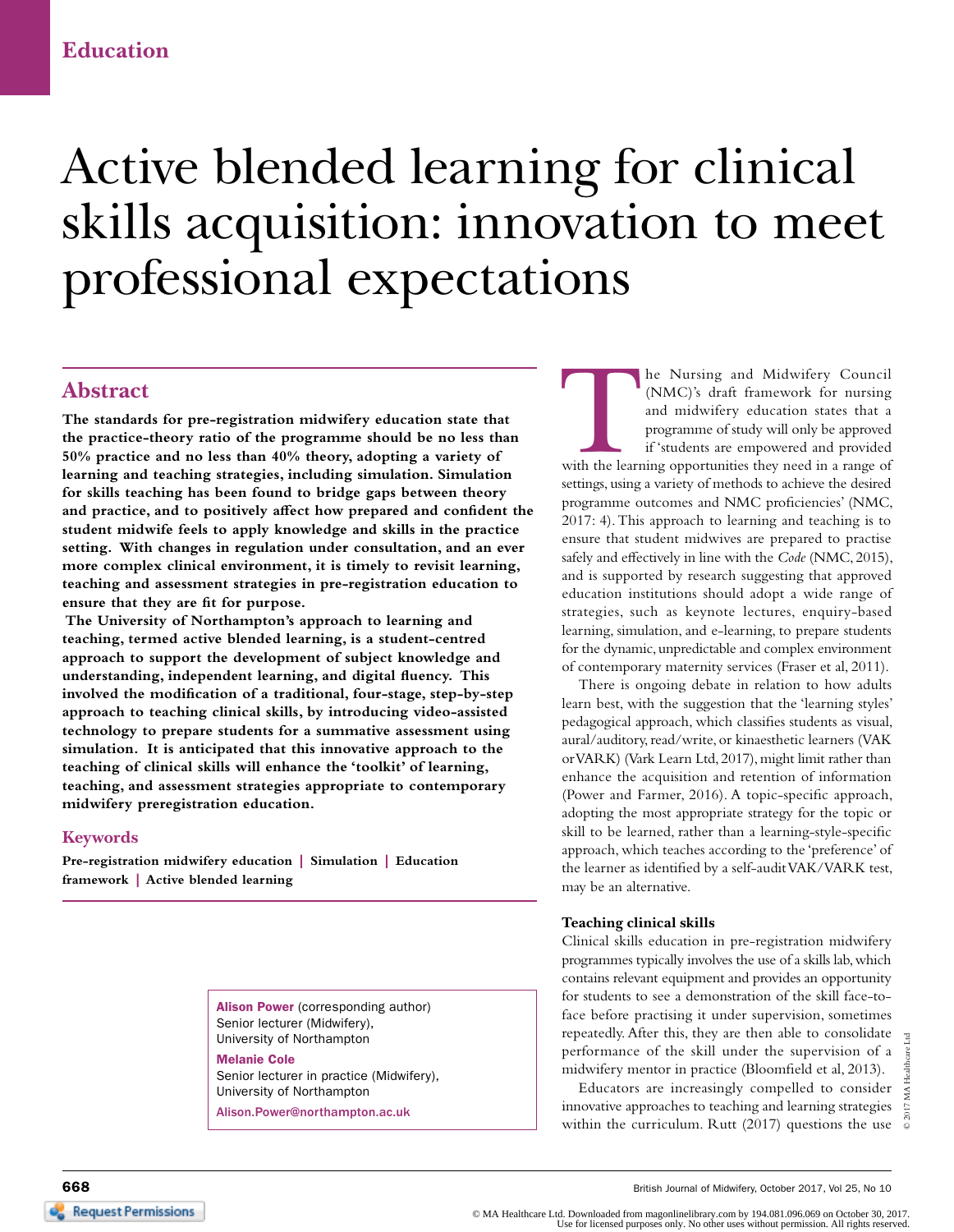of more traditional, didactic forms of skills teaching and suggests that this approach does not foster essential critical decision-making skills, as students are not encouraged to incorporate their knowledge and understanding of the underlying evidence base. There is also a significant shift towards the use of simulation for skills teaching, occurring in authentic environments and incorporating opportunities for reflection. Simulation for skills teaching has been found to bridge gaps between theory and practice, and positively affect how prepared and confident the student midwife feels to apply knowledge and skills in the practice setting (Lendahls and Oscarsson, 2017).

This article focuses on the modification of an accepted and traditional, four-stage, step-by-step approach to the delivery of skills teaching, using the example of airway management for the newborn infant that does not breathe at birth. It suggests one way of incorporating the principles behind the traditional teaching to form a more logical and contemporary strategy that avails of advancing technology and active blended learning approaches.

#### **Developing active blended learning**

At the University of Northampton, the pre-registration midwifery curriculum has been developed to enable firstyear midwifery students to understand the theoretical concepts around the physiology of the newborn, and to relate this to basic resuscitative interventions. In the second year, the specific skills of managing the newborn infant's airway are acquired by students using a modified form of the traditional four-stage, step-by-step approach, where the skill is observed and practised before a summative objective, structured clinical examination (OSCE)-style assessment.

Third-year students will then participate in a structured simulation of a newborn resuscitation scenario. This approach enables student midwives to focus on the technical aspects of the skill first, before being expected to apply what they have learned in a simulation session, where multiple behaviours, such as team working, communication, decision making and leadership skills are holistically combined. A scaffolded approach, which allows the student to build on previous knowledge and to develop skills as they progress through the programme, is advocated, both in the teaching of newborn resuscitation, and in developing skill acquisition in the management of the newborn infant's airway (Bull and Sweet, 2015).

The approach that has been modified for the students at the midpoint of the programme is the 'four-stage approach', a systematic and structured teaching strategy used in many UK life support courses (Bullock et al, 2016).

The principles of the four-stage approach are as follows (Bullock et al, 2016):

● Stage 1: a silent demonstration of the skill by the tutor, allowing the student to observe the skill to real time



Students are able to watch online skills demonstrations as often as they wish

- Stage 2: a demonstration with the addition of tutor dialogue, providing a deconstruction of the skill and a rationale for techniques and the structured approach
- Stage 3: another tutor-led demonstration, which encourages the student to verbally predict the next step and provide commentary for the tutor
- Stage 4: the student performs the skill independently with tutor and peer support.

Bullock et al (2016) outline how each stage allows the student to become confident to apply knowledge and perform a new skill. In stage one, the student can visually focus on the skill being performed expertly and realistically, while stage two breaks the skill down, allowing the student to make sense of it and relate the evidence base to various components of the skill. During the third stage, responsibility for the performance of the skill starts to shift from the tutor to the student, and in the fourth stage, the student practises the skill numerous times if necessary—to develop confidence and competence.

#### **The role of technology**

Advances in technology allow educators to consider using an active blended approach to facilitate the teaching and learning of a clinical skill. A modified approach to the traditional face-to-face method of delivering, this structured teaching strategy involves the use of videoassisted technology, embedded into an online learning unit that students can access remotely. Videos of the tutor performing the skill in real time, and again with dialogue, are incorporated into a learning unit built within a software package known as 'Xerte'.

A Xerte toolkit allows tutors to create an interactive e-learning environment that goes further than being a repository of information (Xerte, 2015). Xerte has

 $\mathbb{E}$